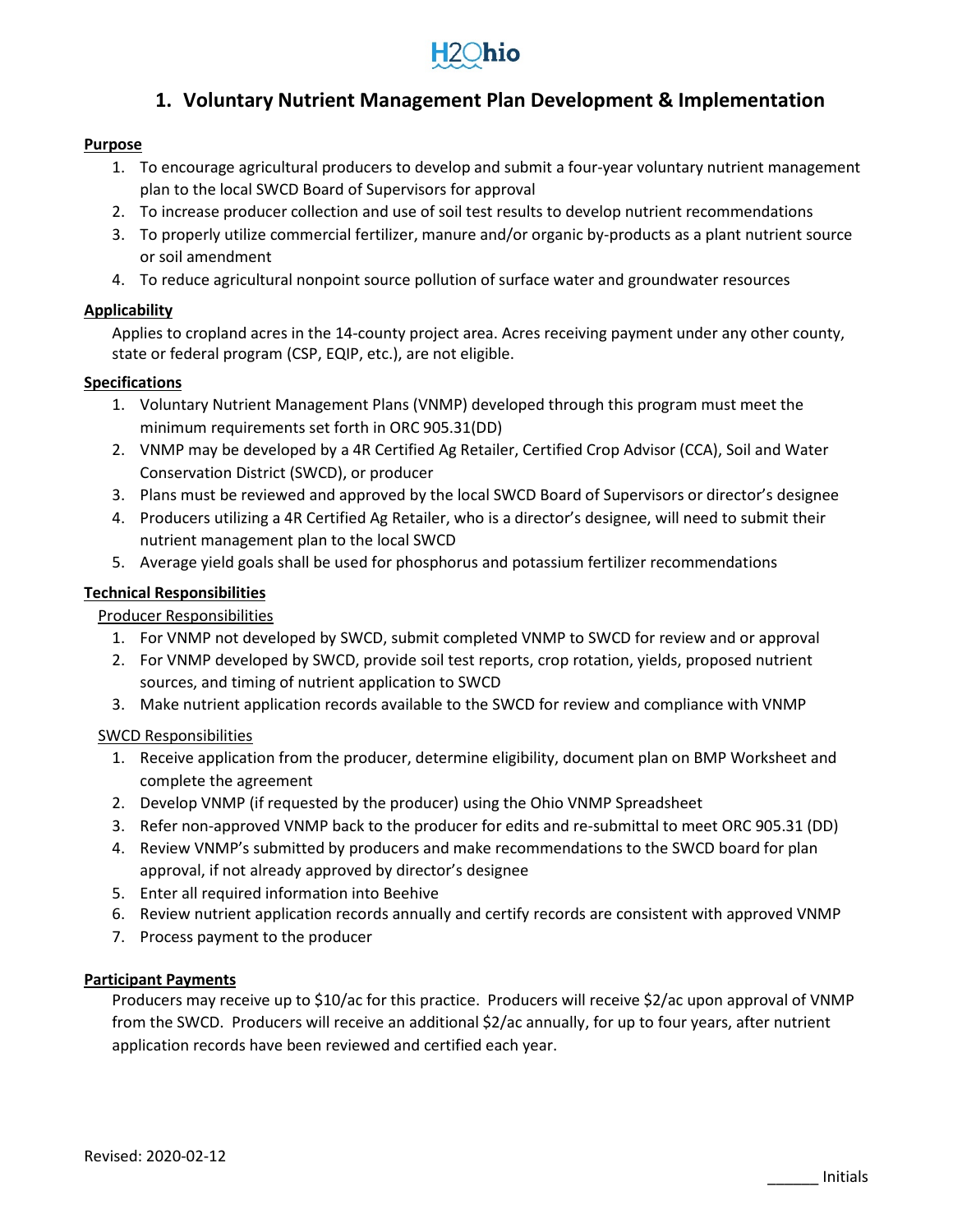

## **1. Voluntary Nutrient Management Plan Development & Implementation**

## **Recordkeeping Requirements**

All applicators/producers shall maintain nutrient application records. For each application of nutrients applied for the primary purpose of agricultural production, the applicator/producershall document the following information within twenty-four hours of application:

- 1. The date of the application of nutrients;
- 2. The place of application of nutrients;
- 3. The number of acres applied;
- 4. The rate of application of nutrients;
- 5. The total amount of nutrients applied, by weight or volume;
- 6. An analysis of the nutrients applied;
- 7. The name of the individual who applied the nutrients;
- 8. The name of the certificate holder, if applicable;
- 9. The soil conditions at the time of the application;
- 10. The type of application method (soil injected, incorporated, surface, etc..);
- 11. The weather conditions at the time of application, including temperature and precipitation;
- 12. The weather forecast for the day following application; and
- 13. For surface application only, whether the land at the time of application was frozen and/or snow covered.

All individuals acting under the instructions and control of a certificate holder shall transmit all nutrient application records to the certificate holder within ten days of application.

Nutrient application records shall be maintained for a period of three years. If applicable, the employer of a certificate holder may elect to maintain the nutrient application records. If elected, the employer shall maintain the nutrient application records for a period of three years even if the employee-employer relationship has ended. The employer must make the records available to the certificate holder and the department of agriculture, upon request.

All fertilizer certificate holders shall transmit all nutrient application records to the farm operator within thirty days of application.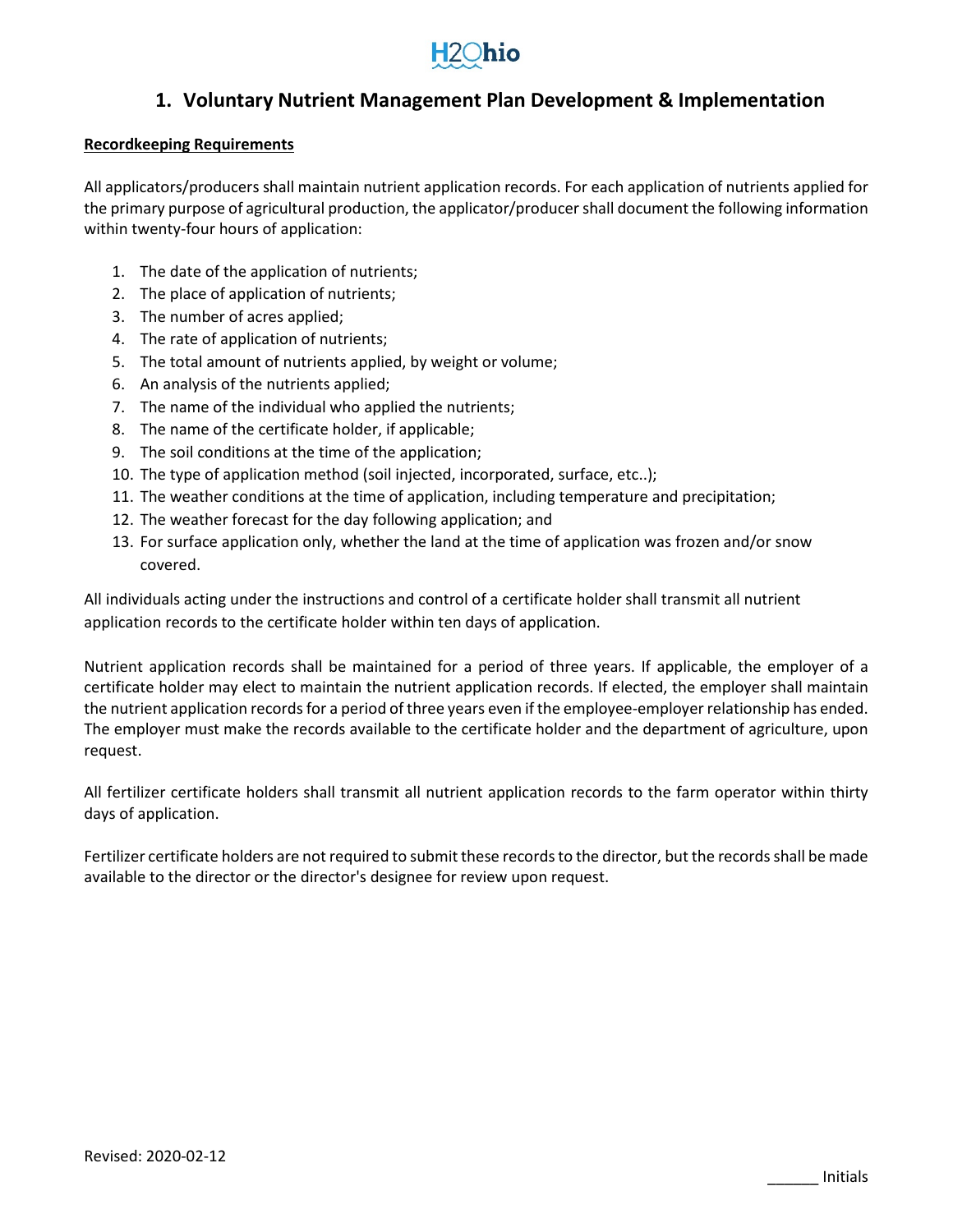## **2. Variable Rate Phosphorus Application**

## **Purpose**

- 1. To maximize nutrient use efficiency
- 2. To budget, supply, and conserve nutrients for plant production
- 3. To minimize risk of agricultural nonpoint source pollution of surface water and groundwater resources
- 4. To maintain or improve the physical, chemical, and biological condition of soil

## **Applicability**

Applies to cropland acres in the 14-county project area. Acres receiving payment under any other county, state or federal program (CSP, EQIP, etc.) are not eligible.

### **Specifications**

- 1. The producer has an approved Voluntary Nutrient Management Plan (VNMP)
- 2. Grids may be no greater than six acres, zones may be no greater than 12 acres
- 3. All phosphorus nutrients will be variable rate applied, consistent with prescription provided
- 4. Phosphorus prescriptions and applications shall not exceed two-year crop recommendations
- 5. Producer is eligible for payment in fields where phosphorus variable rate application is completed
- 6. If prescription calls for no phosphorus application, that field is not eligible for variable rate application
- 7. Broadcast applications of wheat starter are ineligible
- 8. A geo-referenced as-applied map will be submitted to the local SWCD
- 9. Producers may apply for up to four years of funding for this practice

## **Technical Responsibilities**

## Producer Responsibilities

- 1. Provide VNMP to SWCD
- 2. Provide SWCD with documentation of how the variable rate application will be accomplished (nutrient application equipment, custom applicator, proposed ag retailer)
- 3. Provide geo-referenced as-applied nutrient application map to SWCD for review annually

## SWCD Responsibilities

- 1. Receive application from the producer, determine eligibility, and complete the agreement
- 2. Complete BMP Worksheet to document application plan
- 3. Verify the prescription and as-applied documentation
- 4. Enter all required information into Beehive
- 5. Process payment to the producer

## **Participant Payments**

Producers will receive \$8/ac per year, up to four years, after completion of all practice requirements.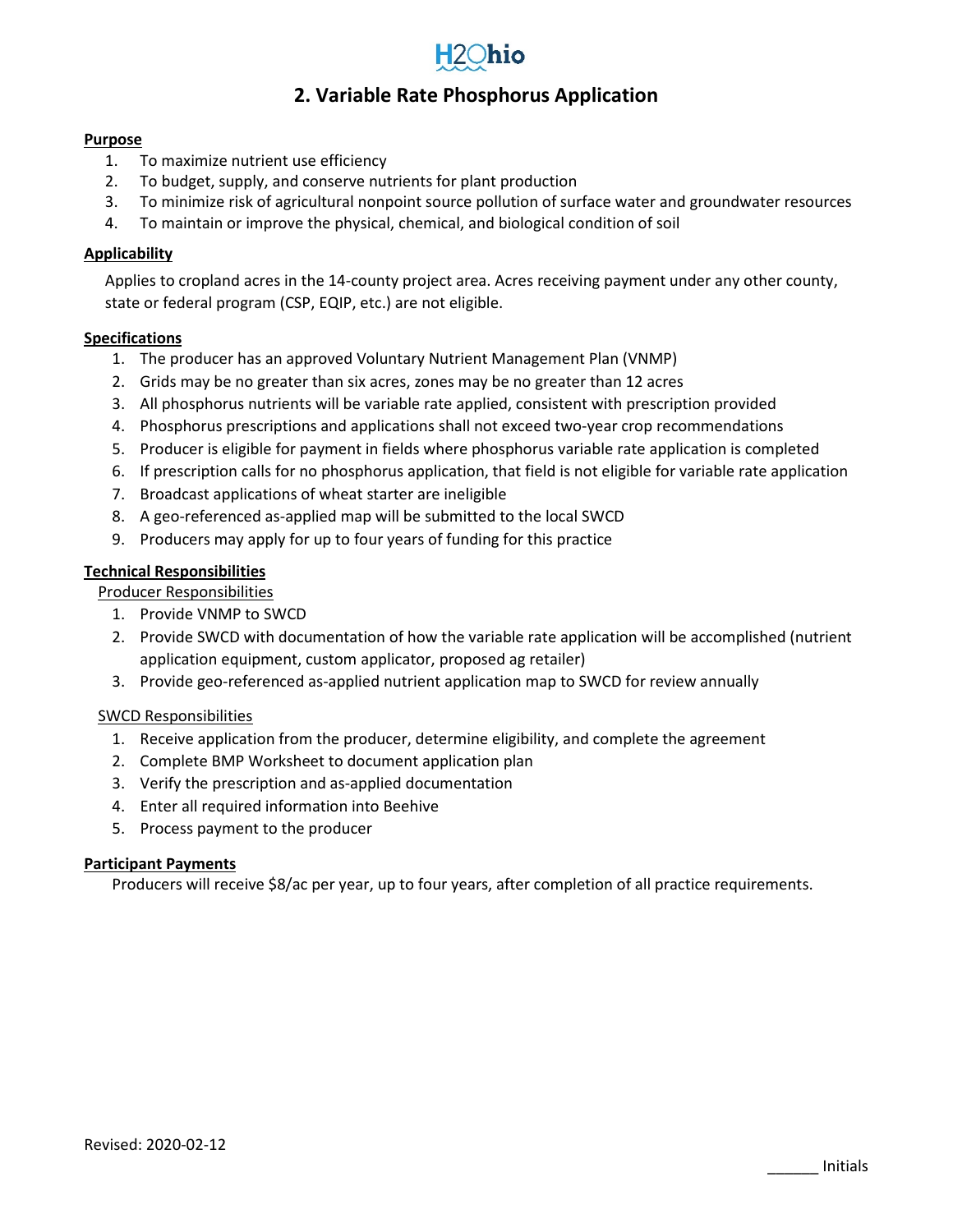## **2. Variable Rate Phosphorus Application**

## **Recordkeeping Requirements**

All applicators/producers shall maintain nutrient application records. For each application of nutrients applied for the primary purpose of agricultural production, the applicator/producershall document the following information within twenty-four hours of application:

- 1. The date of the application of fertilizer;
- 2. The place of application of fertilizer;
- 3. The number of acres applied;
- 4. The rate of application of fertilizer;
- 5. The total amount of fertilizer applied, by weight or volume;
- 6. An analysis of the fertilizer applied;
- 7. The name of the individual who applied the fertilizer;
- 8. The name of the certificate holder, if applicable;
- 9. The soil conditions at the time of the application;
- 10. The type of application method (soil injected, incorporated, surface, etc..);
- 11. The weather conditions at the time of application, including temperature and precipitation;
- 12. The weather forecast for the day following application; and
- 13. For surface application only, whether the land at the time of application was frozen and/or snow covered.

All individuals acting under the instructions and control of a certificate holder shall transmit all fertilizer application records to the certificate holder within ten days of application.

Nutrient application records shall be maintained for a period of three years. If applicable, the employer of a certificate holder may elect to maintain the nutrient application records. If elected, the employer shall maintain the nutrient application records for a period of three years even if the employee-employer relationship has ended. The employer must make the records available to the certificate holder and the department of agriculture, upon request.

All fertilizer certificate holders shall transmit all nutrient application records to the farm operator within thirty days of application.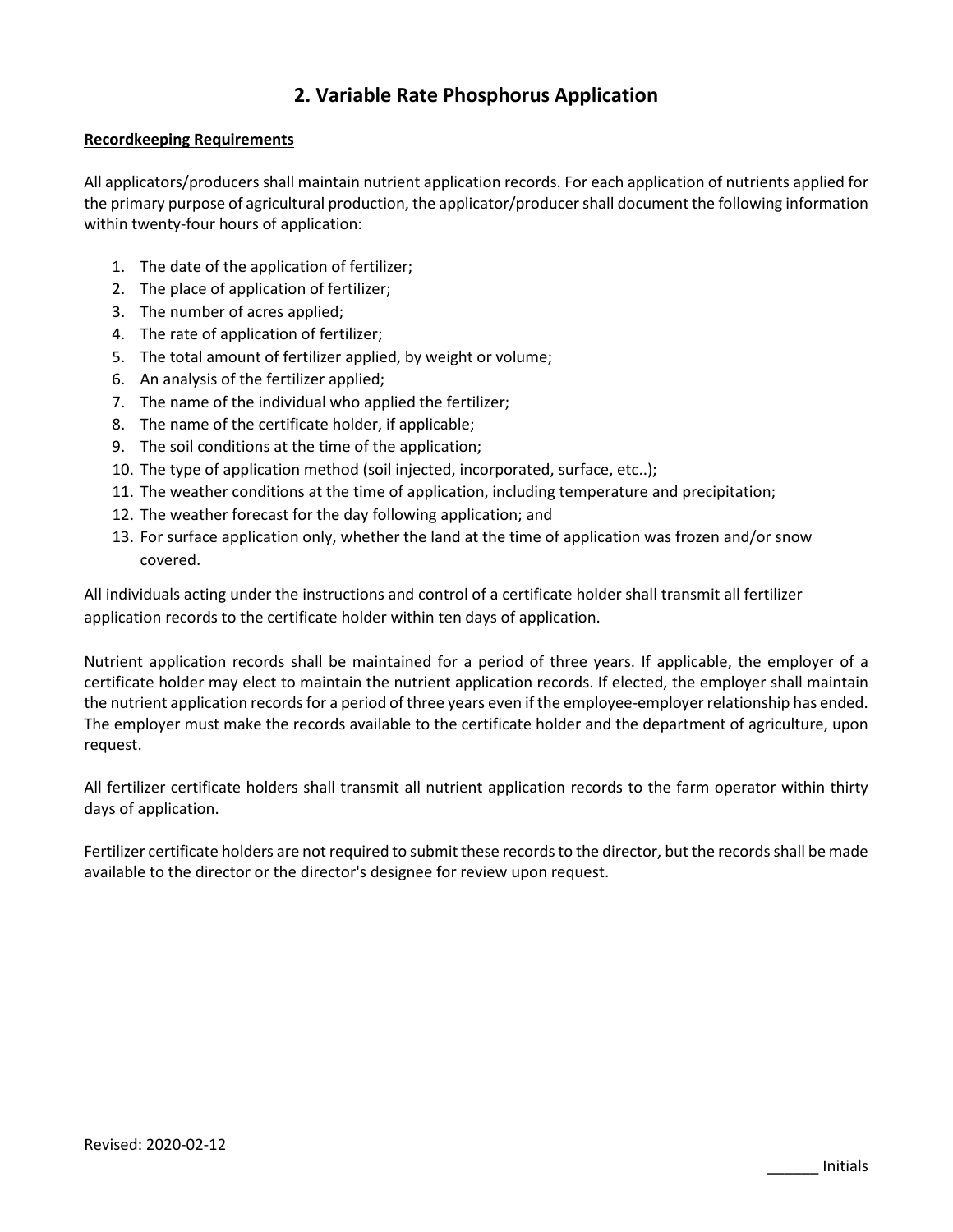

## **3. Subsurface Phosphorus Placement**

## **Purpose**

- 1. To encourage agricultural producers to utilize nutrient application equipment that places nutrients below the soil surface
- 2. To reduce risk of agricultural nonpoint source pollution of surface water and groundwater resources

## **Applicability**

Applies to cropland acres in the 14-county project area. Acres enrolled in Manure Incorporation are not eligible for Subsurface Fertilizer Placement. Acres receiving payment under any other county, state or federal program (CSP, EQIP, etc.) are not eligible.

## **Specifications**

- 1. The producer has an approved Voluntary Nutrient Management Plan (VNMP) with the local SWCD
- 2. Producer must provide detailed plan of fertilizer and placement equipment to be used to achieve program requirements
- 3. For the length of the agreement, all phosphorus will be placed a minimum of two inches below the surface for each acre contracted
	- a. Phosphorus rates shall not exceed more than two years Tri-State Fertilizer Recommendation
	- b. Phosphorus may be placed in multiple applications, if the total amount does not exceed VNMP
	- c. Wheat starter at removal rate is exempt from the placement requirement, however, no placement payment will be made for that crop year
- 4. Subsurface placement equipment includes, but is not limited to; planter, sidedress, strip-till or nutrient placement toolbars
- 5. Broadcasting and incorporation of phosphorus is not eligible
- 6. Producers will only be paid for acres on which fertilizer is prescribed and applied in accordance with Tri-State Fertilizer Recommendations
- 7. Potassium may be broadcast
- 8. Producers may apply for up to four years of funding for this practice

## **Technical Responsibilities**

Producer Responsibilities

- 1. Provide VNMP to SWCD
- 2. Provide SWCD with documentation of how the nutrient placement will be accomplished (nutrient application equipment, custom applicator, proposed ag retailer)
- 3. Provide as-applied nutrient application documentation to SWCD for review annually

## SWCD Responsibilities

- 1. Receive application from the producer, determine eligibility, and complete the agreement
- 2. Complete BMP Worksheet to document application plan
- 3. Verify the prescription and as-applied documentation
- 4. Enter all required information into Beehive
- 5. Process payment to the producer

## **Participant Payments**

Producers will receive \$30/ac per year for as-applied acres, after completion of all practice requirements.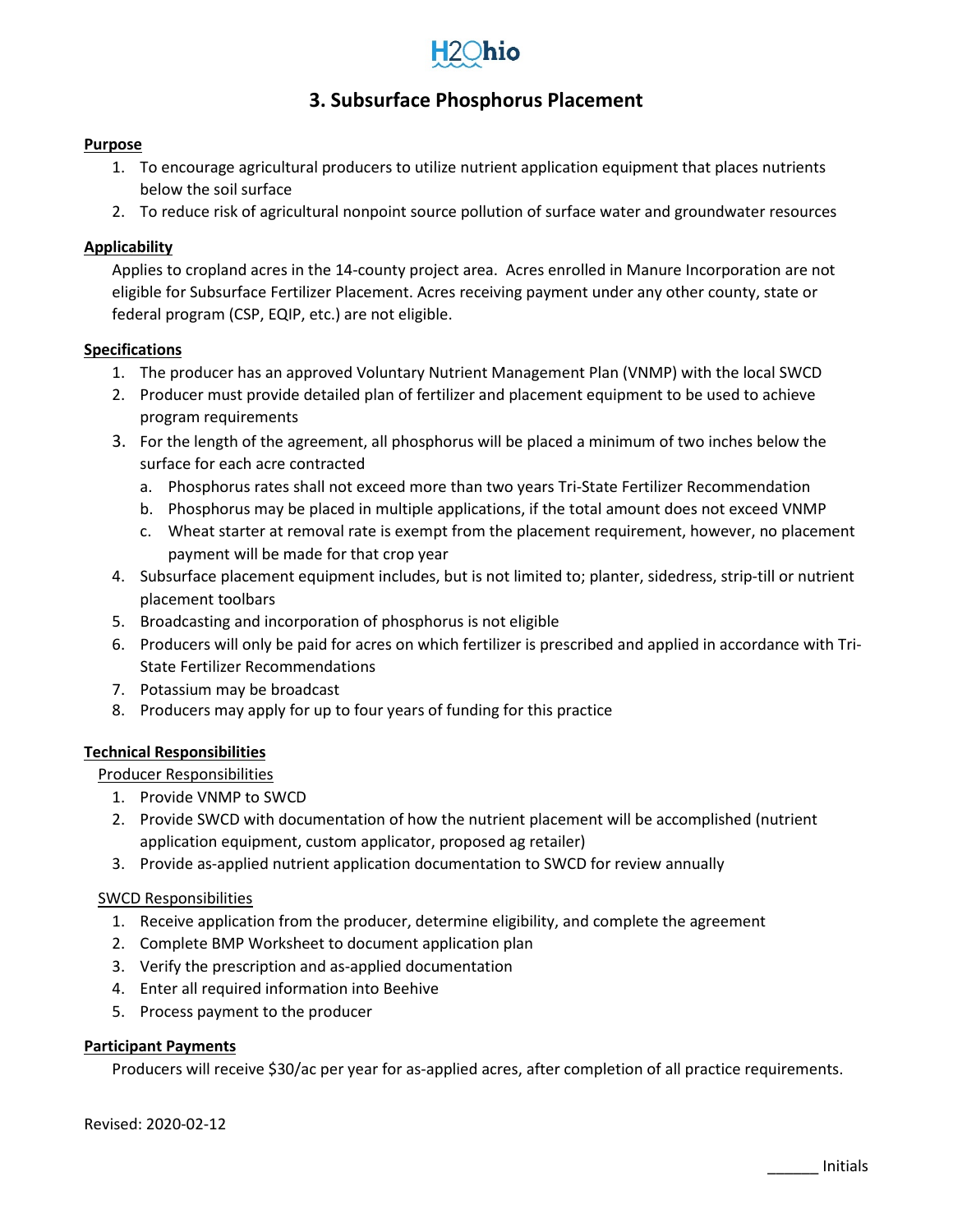

## **3. Subsurface Phosphorus Placement**

## **Recordkeeping Requirements**

All applicators/producers shall maintain nutrient application records. For each application of nutrients applied for the primary purpose of agricultural production, the applicator/producershall document the following information within twenty-four hours of application:

- 1. The date of the application of fertilizer;
- 2. The place of application of fertilizer;
- 3. The number of acres applied;
- 4. The rate of application of fertilizer;
- 5. The total amount of fertilizer applied, by weight or volume;
- 6. An analysis of the fertilizer applied;
- 7. The name of the individual who applied the fertilizer;
- 8. The name of the certificate holder, if applicable;
- 9. The soil conditions at the time of the application;
- 10. The type of application method (soil injected, incorporated, surface, etc..);
- 11. The weather conditions at the time of application, including temperature and precipitation;
- 12. The weather forecast for the day following application; and
- 13. For surface application only, whether the land at the time of application was frozen and/or snow covered.

All individuals acting under the instructions and control of a certificate holder shall transmit all fertilizer application records to the certificate holder within ten days of application.

Nutrient application records shall be maintained for a period of three years. If applicable, the employer of a certificate holder may elect to maintain the nutrient application records. If elected, the employer shall maintain the nutrient application records for a period of three years even if the employee-employer relationship has ended. The employer must make the records available to the certificate holder and the department of agriculture, upon request.

All fertilizer certificate holders shall transmit all nutrient application records to the farm operator within thirty days of application.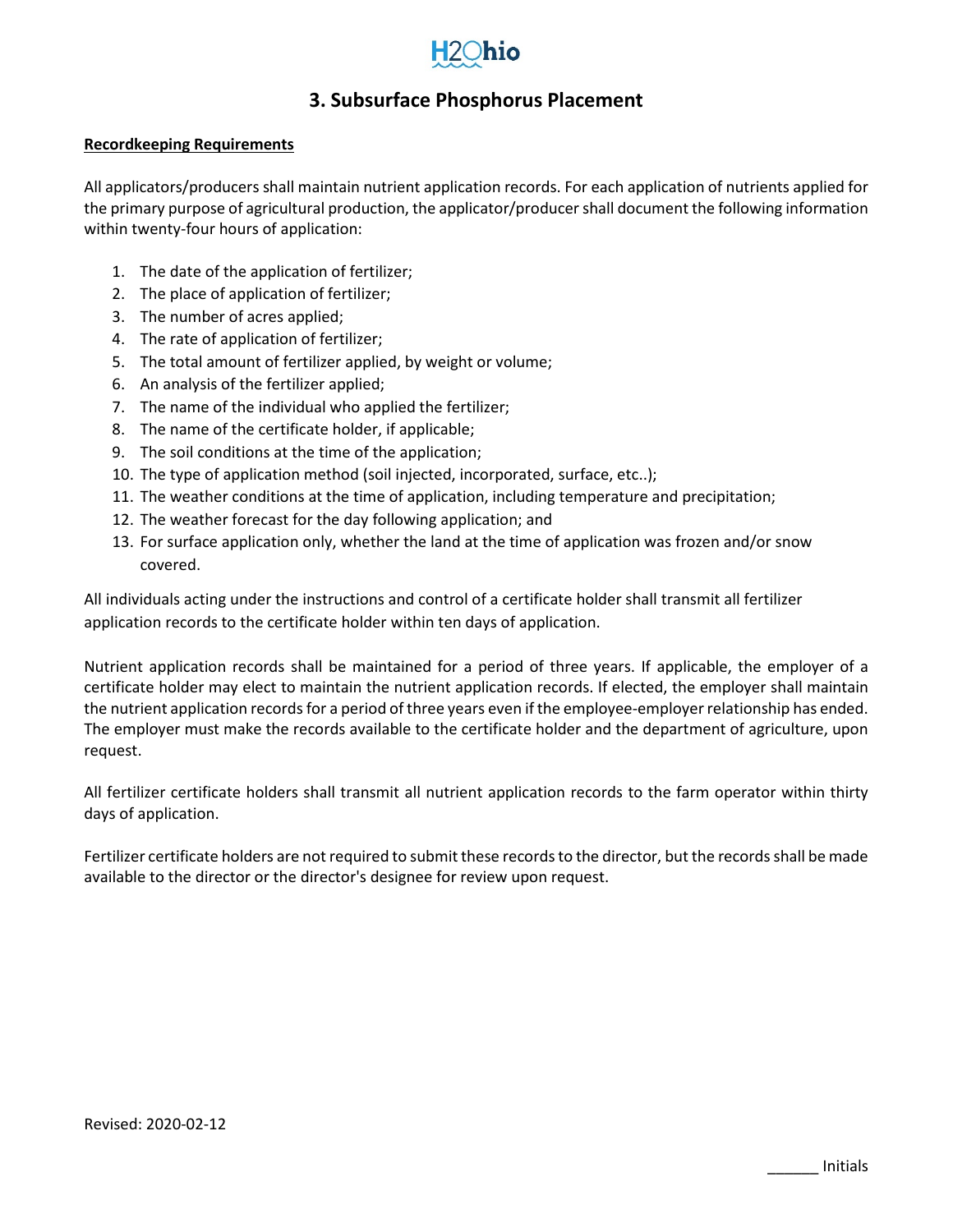

## **4. Manure Incorporation**

### **Purpose**

- 1. To encourage the application and incorporation of manure into a growing crop or to apply manure in the late summer to early fall timeframe
- 2. To better utilize nitrogen and phosphorus contained in manure
- 3. To reduce the risk of manure and nutrient runoff

## **Applicability**

Applies to cropland acres in the 14-county project area. Acres enrolled in Subsurface Fertilizer Placement are not eligible for Manure Incorporation. Acres receiving payment under any other county, state or federal program (CSP, EQIP, WL Small Grains, etc.) are not eligible.

## **Specifications**

- 1. Producer must provide a nutrient management plan consistent with Ohio NRCS 590 Standard
- 2. Manure application is consistent with the requirements established in Ohio NRCS 590 Standard
- 3. Manure cannot be surface applied to frozen, snow-covered or saturated soils
- 4. Manure cannot be surface applied when the local weather forecast for the application area contains greater than a 50% chance of precipitation exceeding one-half inch in a 24-hour period
- 5. Fields receiving manure must have soil tests showing Bray P1 levels of 50 ppm or less. Grid sampled fields must have an average Bray P1 soil test phosphorus of 50 ppm or less (Mehlich-III soil test level of 70 ppm or less)
- 6. Manure applied for this practice must originate in the county of application or from within the Maumee watershed
- 7. Manure application must be accomplished consistent with one of the following methods and timing
	- a. Manure is applied via side dress injection to a growing corn crop after emergence
	- b. Manure is surface applied to a growing corn crop after emergence and incorporated using a row cultivator within 24 hours of application
	- c. Manure is surface applied after the harvest of a crop and incorporated within 24 hours of application; furthermore, all incorporation shall be completed prior to October 15
	- d. Manure is injected directly into the soil through a strip-till toolbar or similar tool with minimal surface disruption after harvest and prior to October 15
- 8. All manure will be placed a minimum of two inches below the surface
- 9. Surface applied manure must be incorporated using a full-width disturbance tillage tool to mix the manure with the soil
- 10. A cover crop is required for manure applications completed after July 1 and where a growing crop is not present
- 11. If an overwintering cover crop is used, the producer may also be eligible for the Overwintering Cover Crop practice
- 12. Plant available nitrogen applied through the manure shall not exceed the nitrogen recommendations for the existing crop or the following years planned crop, whichever is applicable. If the following crop is a legume, nitrogen can be applied at the nitrogen removal rate for the legume crop up to a maximum of 150 pounds of plant available nitrogen
- 13. All manure applications and incorporation must be completed by October 15
- 14. Producers may apply for up to four years of funding for this practice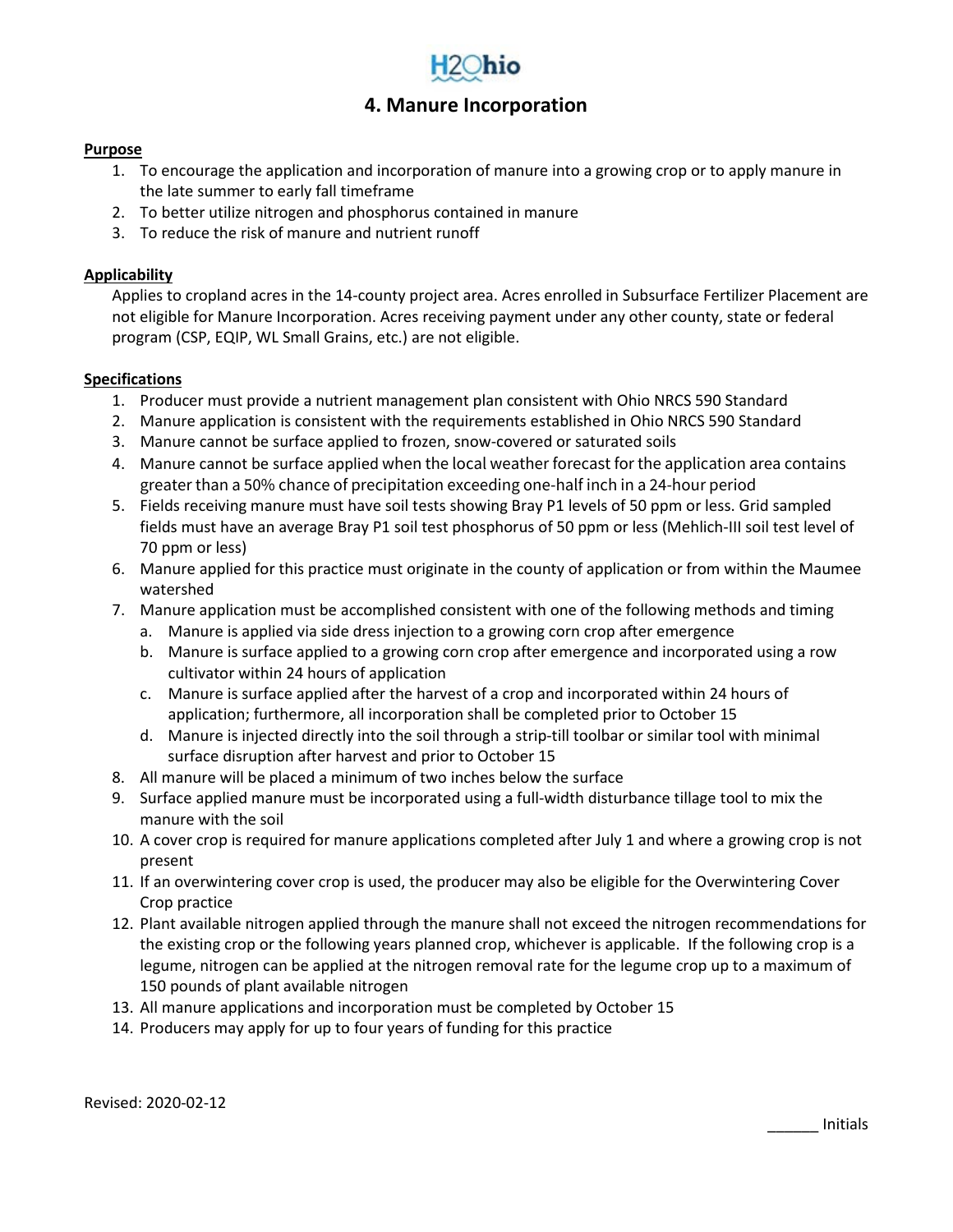# **H2Ohio**

## **4. Manure Incorporation**

## **Technical Responsibilities**

## Producer Responsibilities

- 1. Producer must have a current approved VNMP on file with the SWCD
- 2. Provide a manure application plan detailing the fields where application will be completed which includes crop rotation, application timing, application rates, application methods, and a representative manure analysis
- 3. Obtain approval (confirmation) of the manure application plan from the SWCD
- 4. Notify the SWCD 24 to 48 hours prior to manure application
- 5. Follow applicable guidelines and setbacks for manure application set forth in Ohio NRCS 590 Standard Nutrient Management
- 6. Manure application must be consistent with any other applicable permits or local requirements
- 7. Obtain a copy of the weather forecast for the day and location of each manure application
- 8. Incorporate surface applied manure within 24 hours of manure application
- 9. Provide a copy of the manure application records, manure analysis, and weather forecast to the SWCD for review annually

### SWCD Responsibilities

- 1. Receive application from the producer and complete the contract
- 2. Verify the VNMP submitted is consistent with the NRCS Nutrient Management Standard, and document the application plan on the BMP Worksheet
- 3. Develop, review and approve the manure application plan annually using the Producer Guidelines for Manure Application Spreadsheet
- 4. Review manure application plan and applicable guidelines in NRCS Nutrient Management Standard upon manure application notification from the producer
- 5. Confirm manure application and placement or incorporation with producer
- 6. Review application records and forecast from producer to ensure applications are consistent with application plan and VNMP
- 7. Enter all required information into Beehive
- 8. Process payment to producer

## **Participant Payments**

Participants will receive \$35/ac for poultry manure application and incorporations, and \$60/ac for all other manure applications and incorporation. Payment will be made on acres where manure application was completed. Payments will be made annually after all requirements have been verified.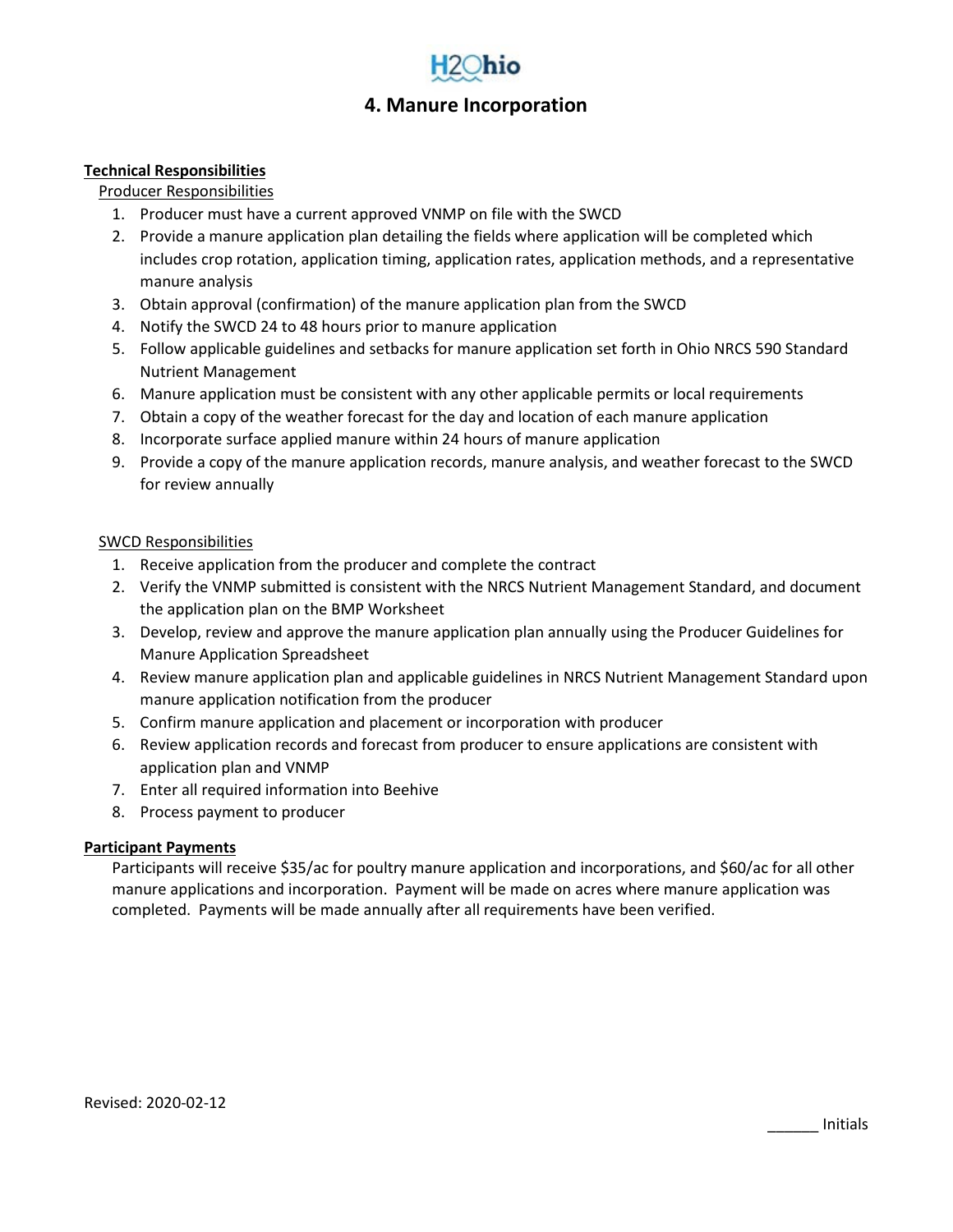## H<sub>2</sub>Ohio

## **4. Manure Incorporation**

**Adapted from NRCS Appendix A - Seeding Tables. 11-19-19 – See Appendix A for additional guidance on establishment, maintenance, termination**

| <b>Species</b>                    |                            | <b>Seeding Rates in Pounds PLS</b> | <b>Seeding</b><br>depth<br>(in) | <b>North</b>   |                |                |                |                |
|-----------------------------------|----------------------------|------------------------------------|---------------------------------|----------------|----------------|----------------|----------------|----------------|
|                                   | Overwintering <sup>1</sup> | 100%                               | 75%                             | 50%            | 33%            | 25%            |                |                |
| <b>Winter Rye</b>                 | Yes                        | 50                                 | 38                              | 25             | 17             | 13             | $\mathbf{1}$   | 8-1 to 10-15*  |
| <b>Winter Barley</b>              | Yes                        | 59                                 | 44                              | 29             | 19             | 15             | $\mathbf{1}$   | 8-15 to 10-10  |
| <b>Winter Wheat</b>               | Yes                        | 64                                 | 48                              | 32             | 21             | 16             | $\mathbf{1}$   | 9-22 to 10-15* |
| <b>Winter Triticale</b>           | Yes                        | 60                                 | 45                              | 30             | 20             | 15             | $\mathbf{1}$   | 8-1 to 10-15*  |
| <b>Spelt</b>                      | Yes                        | 64                                 | 48                              | 32             | 21             | 16             | $\mathbf{1}$   | 9-22 to 10-15* |
| <b>Annual Ryegrass</b>            | Yes                        | 18                                 | 13                              | 9              | 6              | $\overline{4}$ | 0.5            | 8-1 to 9-20    |
| Oats                              | <b>No</b>                  | 40                                 | 30                              | 20             | 14             | 10             | $\mathbf{1}$   | 8-1 to 9-20    |
| <b>Oilseed Radish</b>             | <b>No</b>                  | <b>NR</b>                          | <b>NR</b>                       | <b>NR</b>      | $\overline{2}$ | 1.5            | 0.5            | 8-1 to 9-15    |
| Rapeseed/Canola/Kale <sup>3</sup> | Yes                        | 4                                  | 3                               | $\overline{2}$ | 1.5            | $\mathbf{1}$   | 0.5            | 8-1 to 9-15    |
| <b>Mustards</b>                   | <b>No</b>                  | $\overline{4}$                     | 3                               | $\overline{2}$ | 1.5            | $\mathbf{1}$   | 0.5            | 8-1 to 9-15    |
| <b>Turnip</b>                     | <b>No</b>                  | 2.5                                | $\overline{2}$                  | 1              | 0.75           | 0.5            | 0.25           | 7-20 to 9-15   |
| Alfalfa <sup>4</sup>              | Yes                        | 16                                 | 12                              | 8              | 6              | $\overline{4}$ | 0.25           | 8-1 to 8-15    |
| <b>Red Clover</b>                 | Yes                        | 9                                  | $\overline{7}$                  | 5              | 3              | $\overline{2}$ | 0.25           | 7-20 to 8-30   |
| <b>Yellow Sweet Clover</b>        | Yes                        | 8                                  | 6                               | $\overline{4}$ | 3              | $\overline{2}$ | 0.25           | 7-20 to 8-30   |
| <b>Crimson Clover</b>             | Yes                        | 12                                 | 9                               | 6              | 4              | 3              | 0.25           | 6-15 to 9-15   |
| <b>Winter Pea</b>                 | <b>No</b>                  | 40                                 | 30                              | 20             | 14             | 10             | 1.25           | 8-1 to 9-15    |
| <b>Hairy Vetch</b>                | Yes                        | 16                                 | 12                              | 8              | 5              | $\overline{4}$ | 1              | 8-1 to 9-20    |
| Sorghum-Sudangrass                | <b>No</b>                  | 24                                 | 18                              | 12             | 8              | 6              | $\mathbf{1}$   | 5-15 to 7-5    |
| <b>Sudangrass</b>                 | <b>No</b>                  | 20                                 | 15                              | 10             | 7              | 5              | $\mathbf{1}$   | 5-15 to 7-20   |
| <b>Pearl Millet</b>               | <b>No</b>                  | 12                                 | 9                               | 6              | $\overline{4}$ | 3              | 0.75           | 5-15 to 7-20   |
| <b>Japanese Millet</b>            | No                         | 14                                 | 11                              | $\overline{7}$ | 5              | $\overline{4}$ | 0.75           | 5-15 to 7-20   |
| <b>Buckwheat</b>                  | <b>No</b>                  | <b>NR</b>                          | <b>NR</b>                       | 12             | 8              | 6              | $\mathbf{1}$   | 6-15 to 8-15   |
| <b>Sunflower</b>                  | <b>No</b>                  | <b>NR</b>                          | <b>NR</b>                       | <b>NR</b>      | 4              | 3              | $\overline{2}$ | 5-15 to 7-20   |
| Cowpea                            | <b>No</b>                  | 60                                 | 45                              | 30             | 20             | 15             | 0.75           | 6-15 to 8-1    |
| <b>Sunn Hemp</b>                  | No                         | 12                                 | 9                               | 6              | 4              | 3              | $\mathbf{1}$   | 6-15 to 8-1    |
| <b>Berseem Clover</b>             | No                         | 11                                 | 8                               | 5              | 3              | $\overline{2}$ | 0.25           | 5-15 to 8-15   |
| Soybean                           | No                         | 54                                 | 40                              | 27             | 18             | 13             | 1.5            | 6-15 to 8-15   |

\* Dates adapted to meet program seeding requirements

1. Overwintering only when planted during the fall dates and establishment. Winter kill may occur

2. Do not plant until after the Hessian fly free date; dates varies from Sept 22 in northern Ohio to Oct 5 in southern Ohio. Wheat and spelt cover crops can be planted up to 20 days past the fly free date. See the Ohio Agronomy Guide for specific county dates.

3. Fall planted varieties planted in the fall are "non-winter killed"; spring planted varieties planted in the fall or spring are winter killed. 4. In order to meet the intent and definition of cover crops (seasonal vegetative cover) alfalfa must be terminated and managed as an annual. Alfalfa planted to provide forage for Conservation Crop Rotation – Forages must be maintained for a minimum of 2 years and meet guidelines for that program.

Revised: 2020-02-12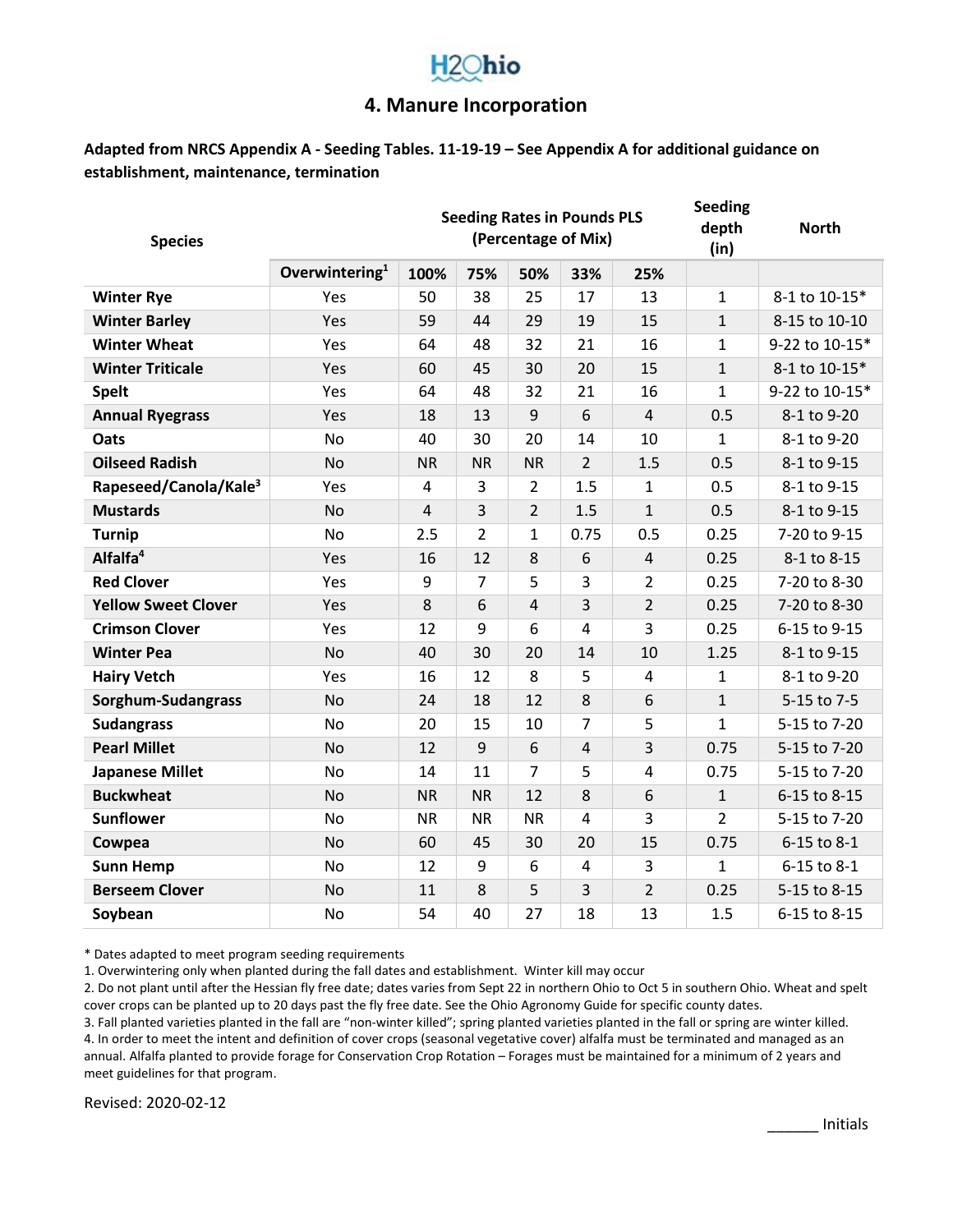

## **4. Manure Incorporation**

## **Recordkeeping Requirements**

All applicators/producers shall maintain nutrient application records. For each application of nutrients applied for the primary purpose of agricultural production, the applicator/producershall document the following information within twenty-four hours of application:

- 1. The date of the application of manure;
- 2. The place of application of manure;
- 3. The number of acres applied;
- 4. The rate of application of manure;
- 5. The total amount of fertilizer applied, by weight or volume;
- 6. An analysis of the manure applied;
- 7. The name of the individual who applied the manure;
- 8. The name of the certificate holder, if applicable;
- 9. The soil conditions at the time of the application;
- 10. The type of application method (soil injected, incorporated, surface, etc..);
- 11. The weather conditions at the time of application, including temperature and precipitation;
- 12. The weather forecast for the day following application; and
- 13. For surface application only, whether the land at the time of application was frozen and/or snow covered.

All individuals acting under the instructions and control of a certificate holder shall transmit all nutrient application records to the certificate holder within ten days of application.

Nutrient application records shall be maintained for a period of three years. If applicable, the employer of a certificate holder may elect to maintain the nutrient application records. If elected, the employer shall maintain the nutrient application records for a period of three years even if the employee-employer relationship has ended. The employer must make the records available to the certificate holder and the department of agriculture, upon request.

All fertilizer certificate holders shall transmit all nutrient application records to the farm operator within thirty days of application.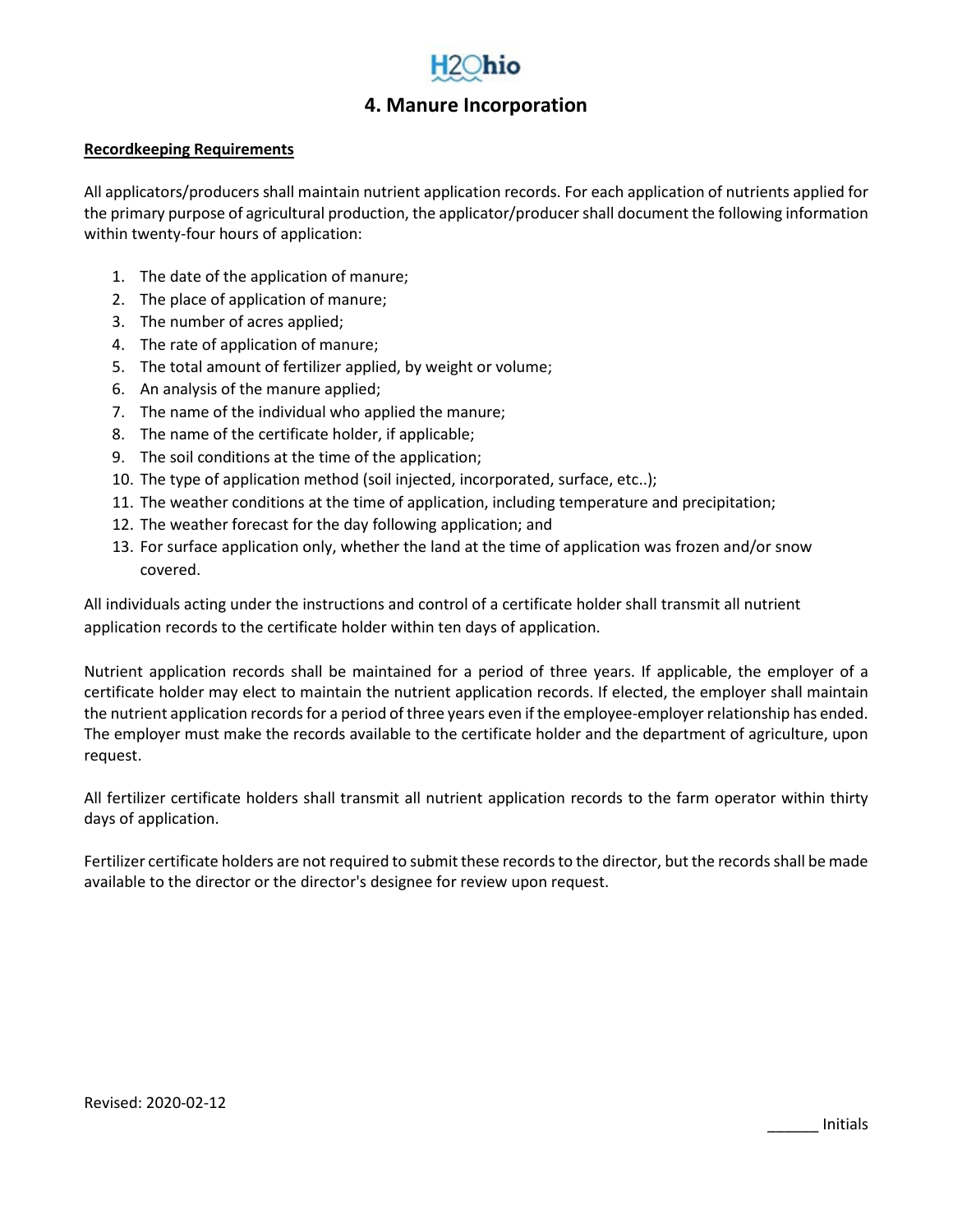

## **5a. Conservation Crop Rotation – Small Grains**

#### **Purpose**

- 1. Encourage agriculture producers to establish a soil conserving small grain crop in a crop rotation
- 2. Reduce sheet, rill, and wind erosion
- 3. Reduce water quality degradation due to excess nutrients
- 4. Increase cropping system diversity

#### **Applicability**

Applies to cropland acres in the 14-county project area. Acres receiving a payment under any other county, state or federal program (CSP, EQIP, WL Small Grain, etc.) are not eligible. Practice is limited to no more than one third of the applicants total cropland acres.

#### **Specifications:**

- 1. Small grains are winter annuals (wheat, barley, rye, etc.)
- 2. Crop must be harvested as a grain, crop cannot be harvested as a forage
- 3. A cover crop or double crop is required to be planted following the harvest of the small grain crop
	- a. Cover crops or double crop must be planted by October 15
	- b. Seeding rates and dates for cover crops shall follow NRCS Appendix A (11-19-19) seeding table
	- c. If an overwintering cover crop is used, the producer may also be eligible for the Overwintering Cover Crop practice
- 4. All nutrients must be applied in accordance with approved VNMP
	- a. No manure shall be applied following the seeding of the cover crop nor prior to March 15
	- b. Fertilizer may be placed a minimum of two inches below the soil surface with a placement tool or by strip tillage providing cover crop residue is maintained outside the placement area
	- c. No broadcast fertilizer applications are allowed during the time period the cover crop or double crop is required to be maintained
- 5. Crop residue must be maintained until March 15, no fall or winter full width tillage is allowed
- 6. Producers may sign up for four years of funding for this practice

#### **Technical Responsibilities**

#### Producer Responsibilities

- 1. Provide VNMP to SWCD
- 2. Provide acres and field maps where small grain and subsequent cover crop or double crops are established
- 3. Provide seed tags (including: % purity, % germ., % weed seed , Ohio noxious weed content) and bills for the cover crop or double crop

#### SWCD Responsibilities

- 1. Receive application from the producer and complete agreement
- 2. Determine eligibility, excluding any existing acres where a small grains are already established, document plan on BMP Worksheet
- 3. Enter all required information into Beehive
- 4. Verify small grain is established and harvested as a grain
- 5. Verify that a subsequent cover crop or double crop is established, and residue maintained until March 15.
- 6. Process payment to producer

#### **Participant Payments**

Participants will receive \$35/ac payment after completeion of all program requirements are met.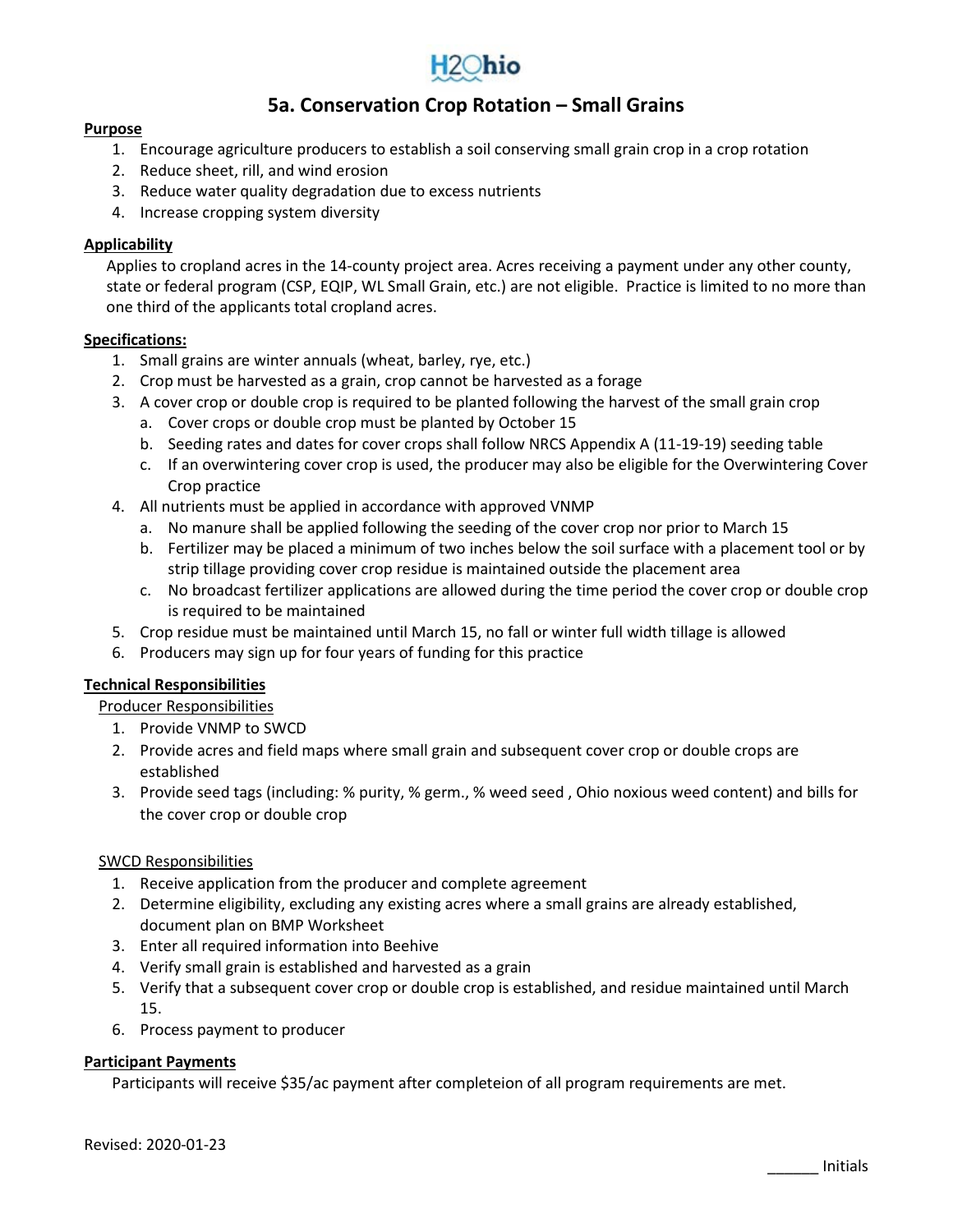## **H2Ohio**

## **5a. Conservation Crop Rotation – Small Grains**

**Adapted from NRCS Appendix A - Seeding Tables. 11-19-19 – See Appendix A for additional guidance on establishment, maintenance, termination**

| <b>Species</b>                    |                            | <b>Seeding Rates in Pounds PLS</b> | Seeding<br>depth<br>(in) | <b>North</b>   |                |                |                |                |
|-----------------------------------|----------------------------|------------------------------------|--------------------------|----------------|----------------|----------------|----------------|----------------|
|                                   | Overwintering <sup>1</sup> | 100%                               | 75%                      | 50%            | 33%            | 25%            |                |                |
| <b>Winter Rye</b>                 | Yes                        | 50                                 | 38                       | 25             | 17             | 13             | $\mathbf{1}$   | 8-1 to 10-15*  |
| <b>Winter Barley</b>              | Yes                        | 59                                 | 44                       | 29             | 19             | 15             | $\mathbf{1}$   | 8-15 to 10-10  |
| <b>Winter Wheat</b>               | Yes                        | 64                                 | 48                       | 32             | 21             | 16             | $\mathbf{1}$   | 9-22 to 10-15* |
| <b>Winter Triticale</b>           | Yes                        | 60                                 | 45                       | 30             | 20             | 15             | $\mathbf{1}$   | 8-1 to 10-15*  |
| <b>Spelt</b>                      | Yes                        | 64                                 | 48                       | 32             | 21             | 16             | $\mathbf{1}$   | 9-22 to 10-15* |
| <b>Annual Ryegrass</b>            | Yes                        | 18                                 | 13                       | 9              | 6              | $\overline{4}$ | 0.5            | 8-1 to 9-20    |
| Oats                              | <b>No</b>                  | 40                                 | 30                       | 20             | 14             | 10             | $\mathbf{1}$   | 8-1 to 9-20    |
| <b>Oilseed Radish</b>             | <b>No</b>                  | <b>NR</b>                          | <b>NR</b>                | <b>NR</b>      | $\overline{2}$ | 1.5            | 0.5            | 8-1 to 9-15    |
| Rapeseed/Canola/Kale <sup>3</sup> | Yes                        | 4                                  | 3                        | $\overline{2}$ | 1.5            | $\mathbf{1}$   | 0.5            | 8-1 to 9-15    |
| <b>Mustards</b>                   | <b>No</b>                  | 4                                  | 3                        | $\overline{2}$ | 1.5            | $\mathbf{1}$   | 0.5            | 8-1 to 9-15    |
| <b>Turnip</b>                     | <b>No</b>                  | 2.5                                | $\overline{2}$           | $\mathbf 1$    | 0.75           | 0.5            | 0.25           | 7-20 to 9-15   |
| Alfalfa <sup>4</sup>              | Yes                        | 16                                 | 12                       | 8              | 6              | $\overline{4}$ | 0.25           | 8-1 to 8-15    |
| <b>Red Clover</b>                 | Yes                        | 9                                  | $\overline{7}$           | 5              | 3              | $\overline{2}$ | 0.25           | 7-20 to 8-30   |
| <b>Yellow Sweet Clover</b>        | Yes                        | 8                                  | 6                        | $\overline{4}$ | 3              | $\overline{2}$ | 0.25           | 7-20 to 8-30   |
| <b>Crimson Clover</b>             | Yes                        | 12                                 | 9                        | 6              | 4              | 3              | 0.25           | 6-15 to 9-15   |
| <b>Winter Pea</b>                 | <b>No</b>                  | 40                                 | 30                       | 20             | 14             | 10             | 1.25           | 8-1 to 9-15    |
| <b>Hairy Vetch</b>                | Yes                        | 16                                 | 12                       | 8              | 5              | $\overline{4}$ | 1              | 8-1 to 9-20    |
| Sorghum-Sudangrass                | <b>No</b>                  | 24                                 | 18                       | 12             | 8              | 6              | $\mathbf{1}$   | 5-15 to 7-5    |
| <b>Sudangrass</b>                 | No                         | 20                                 | 15                       | 10             | $\overline{7}$ | 5              | $\mathbf{1}$   | 5-15 to 7-20   |
| <b>Pearl Millet</b>               | <b>No</b>                  | 12                                 | 9                        | 6              | $\overline{4}$ | $\overline{3}$ | 0.75           | 5-15 to 7-20   |
| <b>Japanese Millet</b>            | No                         | 14                                 | 11                       | $\overline{7}$ | 5              | $\overline{4}$ | 0.75           | 5-15 to 7-20   |
| <b>Buckwheat</b>                  | <b>No</b>                  | <b>NR</b>                          | <b>NR</b>                | 12             | 8              | 6              | $\mathbf{1}$   | 6-15 to 8-15   |
| Sunflower                         | <b>No</b>                  | <b>NR</b>                          | <b>NR</b>                | <b>NR</b>      | $\overline{4}$ | 3              | $\overline{2}$ | 5-15 to 7-20   |
| Cowpea                            | <b>No</b>                  | 60                                 | 45                       | 30             | 20             | 15             | 0.75           | 6-15 to 8-1    |
| <b>Sunn Hemp</b>                  | <b>No</b>                  | 12                                 | 9                        | 6              | $\overline{4}$ | 3              | $\mathbf{1}$   | 6-15 to 8-1    |
| <b>Berseem Clover</b>             | No                         | 11                                 | 8                        | 5              | 3              | $\overline{2}$ | 0.25           | 5-15 to 8-15   |
| Soybean                           | No                         | 54                                 | 40                       | 27             | 18             | 13             | 1.5            | 6-15 to 8-15   |

\* Dates adapted to meet program seeding requirements

1.Overwintering only when planted during the fall dates and establishment. Winter kill may occur

2. Do not plant until after the Hessian fly free date; dates varies from Sept 22 in northern Ohio to Oct 5 in southern Ohio. Wheat and spelt cover crops can be planted up to 20 days past the fly free date. See the Ohio Agronomy Guide for specific county dates.

3. Fall planted varieties planted in the fall are "non-winter killed"; spring planted varieties planted in the fall or spring are winter killed. 4. In order to meet the intent and definition of cover crops (seasonal vegetative cover) alfalfa must be terminated and managed as an annual. Alfalfa planted to provide forage for Conservation Crop Rotation – Forages must be maintained for a minimum of 2 years and meet guidelines for that program.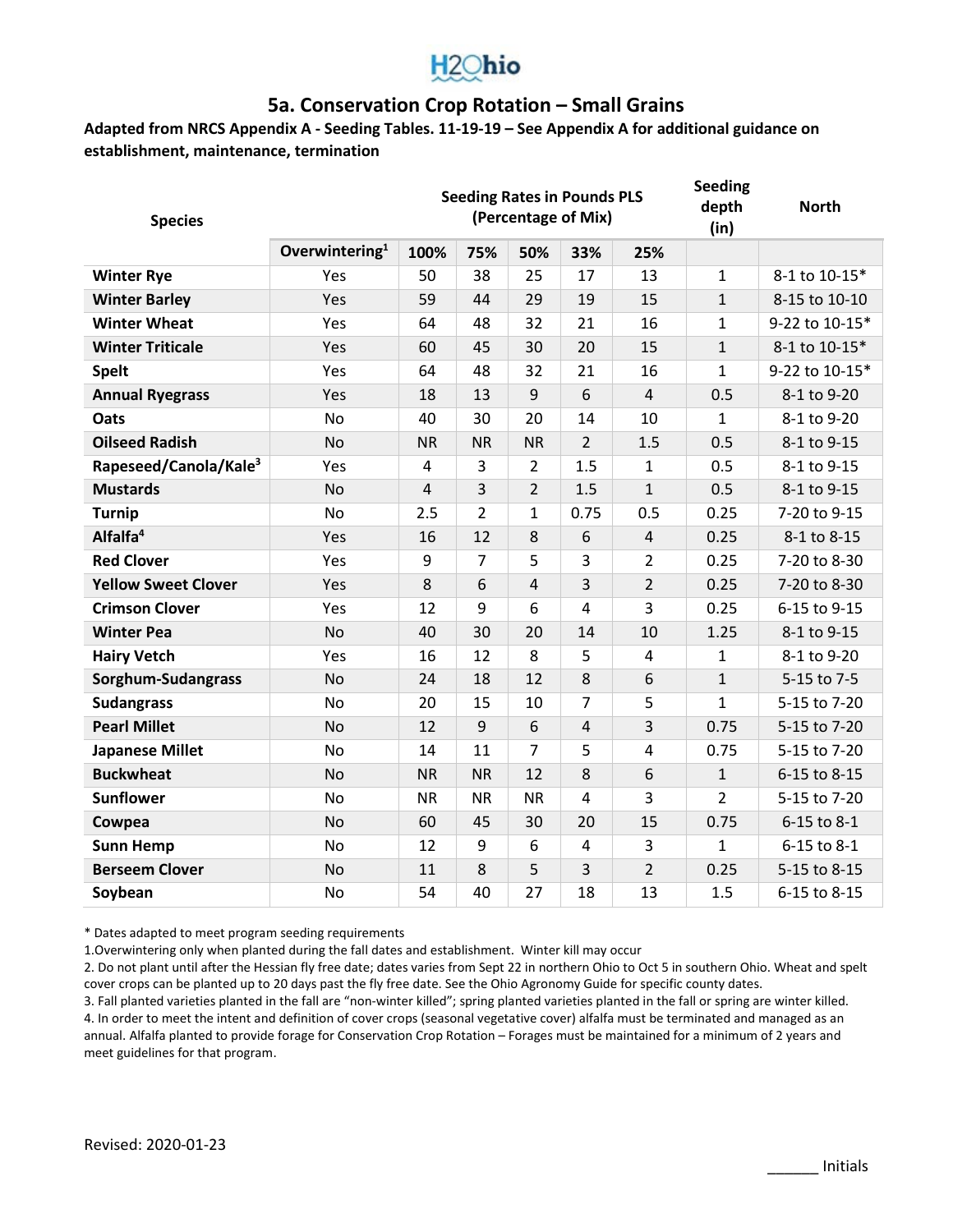

## **5b. Conservation Crop Rotation – Forages**

### **Purpose**

- 1. Encourage agriculture producers to establish a soil conserving forage crop in their crop rotation
- 2. Reduce sheet, rill, and wind erosion
- 3. Reduce water quality degradation due to excess nutrients
- 4. Increase cropping system diversity

## **Applicability**

Applies to cropland acres in the 14-county project area. Existing cropland acres where forage crops are established is not eligible for payment. Acres receiving a payment under any other county, state or federal program for (CSP, EQIP,WL Buffer, etc.) are not eligible.

## **Specifications:**

- 1. Perennial forages must be established in the rotation
- 2. Seeding rates for forages shall follow NRCS Appendix A seeding table or OSU Agronomy Guide, 15<sup>th</sup> ed.
- 3. Manure and/or fertilizer applications, following the approved VNMP, are permitted between March 15 and October 15
- 4. Practice must be maintained a minimum of two years from the date of practice installation.
- 5. Residual forage height must be a minimum of four inches height by October 15 each year
- 6. Residual forage must be maintained during the non-growing season
- 7. Grazing according to a Grazing Management Plan between March 15 and October 15 is permitted
- 8. Producer may enroll for a minimum of two years and no more than four years of funding for this practice

## **Technical Responsibilities**

## Producer Responsibilities

- 1. Provide VNMP to SWCD
- 2. Provide acres and field maps of forage established
- 3. Provide seed tags (including: % purity, % germ., % weed seed , Ohio noxious weed content) for forages

## SWCD Responsibilities

- 1. Receive application from the producer and complete agreement
- 2. Determine eligibility, excluding any existing acres where a forage crop is already established, document plan on BMP Worksheet
- 3. Enter all required information into Beehive
- 4. Verify overwintering forage crop is established and maintained, annually for the life of the practice
- 5. Process payment to producer

## **Participant Payments**

Participants will receive \$35/ac payment annually, for up to four years when verification of all program requirements are met .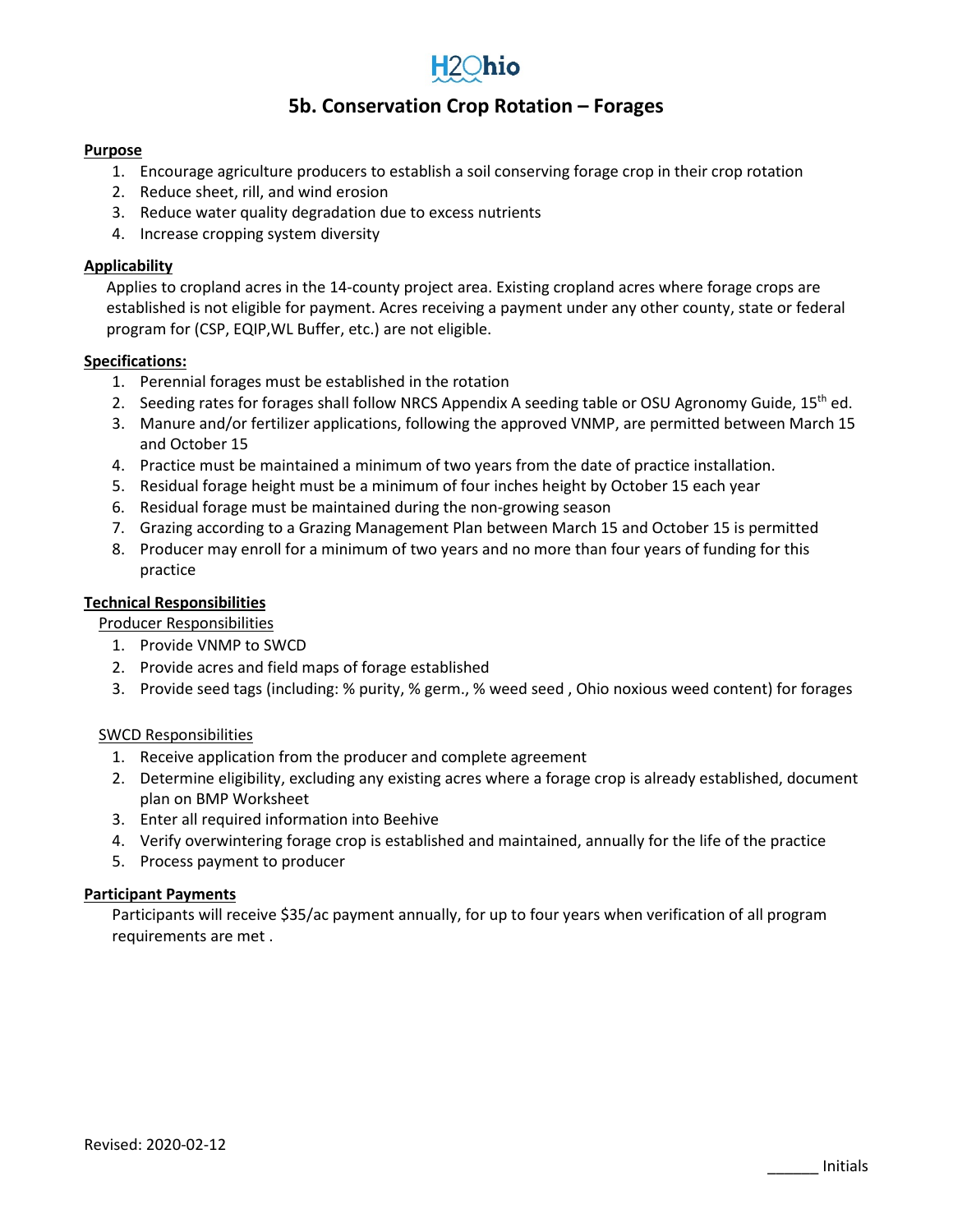

## **5b. Conservation Crop Rotation – Forages**

|                                            |                |                | <b>Pure Live Seeding Rate</b> |                |                | Seeding          | Seeding Dates <sup>2</sup> |                             |  |  |  |
|--------------------------------------------|----------------|----------------|-------------------------------|----------------|----------------|------------------|----------------------------|-----------------------------|--|--|--|
| <b>Plant Species</b>                       | (lb/ac)        |                |                               |                |                | depth            |                            |                             |  |  |  |
|                                            | Pure<br>Stand  | $\frac{3}{4}$  | $\frac{1}{2}$                 | $\frac{1}{3}$  | $\frac{1}{4}$  | $(in)^1$         | Northern                   | Southern                    |  |  |  |
| Cool Season Growth <sup>3</sup>            |                |                |                               |                |                |                  |                            |                             |  |  |  |
| Non-Legumes                                |                |                |                               |                |                |                  |                            |                             |  |  |  |
| Fescue, Tall <sup>5,6</sup>                | 15             | 11             | 8                             | 5              | 4              | $\frac{1}{4}$ in | 3-15 to 5-1 or 8-1 to 9-15 | 3-1 to 4-20 or 8-1 to 9-15  |  |  |  |
| <b>Festulolium</b>                         | 25             | 19             | 13                            | 8              | 6              | $\frac{1}{4}$ in | 3-15 to 5-1 or 8-1 to 9-15 | 3-1 to 4-20 or 8-1 to 9-15  |  |  |  |
| <b>Garrison Creeping</b><br><b>Foxtail</b> | 6              | 5              | 3                             | $\overline{2}$ | $\overline{2}$ | $\frac{1}{4}$ in | 3-15 to 5-1 or 8-1 to 9-15 | 3-1 to 4-20 or 8-1 to 9-15  |  |  |  |
| <b>Kentucky Bluegrass</b>                  | 10             | 8              | 5                             | 3              | 3              | $\frac{1}{4}$ in | 3-15 to 5-1 or 8-1 to 9-15 | 3-1 to 4-20 or 8-1 to 9-15  |  |  |  |
| <b>Meadow Fescue</b>                       | 16             | 12             | 8                             | 5              | 4              | $\frac{1}{4}$ in | 3-15 to 5-1 or 8-1 to 9-15 | 3-1 to 4-20 or 8-1 to 9-15  |  |  |  |
| Orchardgrass                               | 10             | 8              | 5                             | 3              | 3              | $\frac{1}{4}$ in | 3-15 to 5-1 or 8-1 to 9-15 | 3-1 to 4-20 or 8-1 to 9-15  |  |  |  |
| <b>Perennial Ryegrass</b>                  | 24             | 18             | 12                            | 8              | 6              | $\frac{1}{4}$ in | 3-15 to 5-1 or 8-1 to 9-15 | 3-1 to 4-20 or 8-1 to 9-15  |  |  |  |
| Reed Canarygrass <sup>5,6</sup>            | 10             | 8              | 5                             | 3              | 3              | $\frac{1}{4}$ in | 3-15 to 5-1                | 3-1 to 4-20                 |  |  |  |
| <b>Smooth Bromegrass</b>                   | 16             | 12             | 8                             | 5              | 4              | $\frac{1}{4}$ in | 3-15 to 5-1 or 8-1 to 9-25 | 3-1 to 4-20 or 8-1 to 9-25  |  |  |  |
| Timothy                                    | 8              | 6              | 4                             | 3              | $\overline{2}$ | $\frac{1}{4}$ in | 3-15 to 5-1 or 8-1 to 9-15 | 3-1 to 4-20 or 8-1 to 9-15  |  |  |  |
| <b>Forage Chicory</b>                      | 6              | 5              | 3                             | 2              | $\overline{2}$ | $\frac{1}{4}$ in | 4-1 to 5-1 to 8-1 to 8-20  | 3-15 to 4-20 or 8-1 to 8-30 |  |  |  |
| Legumes                                    |                |                |                               |                |                |                  |                            |                             |  |  |  |
| Alfalfa                                    | 15             | 11             | 7                             | 5              | 4              | $\frac{1}{4}$ in | 4-1 to 5-1 or 8-1 to 8-15  | 3-20 to 4-25 or 8-1 to 8-30 |  |  |  |
| <b>Alsike Clover</b>                       | 9              | $\overline{7}$ | 5                             | 3              | $\overline{2}$ | $\frac{1}{4}$ in | 2-1 to 5-1 or 7-20 to 8-30 | 2-1 to 4-25 or 8-1 to 9-15  |  |  |  |
| <b>Birdsfoot trefoil</b>                   | 9              | $\overline{7}$ | 5                             | 3              | $\overline{2}$ | $\frac{1}{4}$ in | 4-1 to 5-1                 | 3-20 to 4-25                |  |  |  |
| Kura clover                                | 6              | 5              | 3                             | 2              | $\overline{2}$ | $\frac{1}{4}$ in | 4-1 to 5-1                 | 3-20 to 4-25                |  |  |  |
| <b>Red Clover</b>                          | 11             | 8              | 5                             | 4              | 3              | $\frac{1}{4}$ in | 2-1 to 5-1 or 7-20 to 8-30 | 2-1 to 4-25 or 8-1 to 9-15  |  |  |  |
| <b>White Clover, Ladino</b>                | 5              | 4              | 3                             | $\overline{2}$ | 1              | $\frac{1}{4}$ in | 2-1 to 5-1 or 7-20 to 8-30 | 2-1 to 4-25 or 8-1 to 9-15  |  |  |  |
| White Clover, Dutch                        | 5              | 4              | 3                             | 2              | $\mathbf{1}$   | $\frac{1}{4}$ in | 2-1 to 5-1 or 7-20 to 8-30 | 2-1 to 4-25 or 8-1 to 9-15  |  |  |  |
| Warm Season Growth <sup>4</sup>            |                |                |                               |                |                |                  |                            |                             |  |  |  |
| Non-Legumes                                |                |                |                               |                |                |                  |                            |                             |  |  |  |
| <b>Big Bluestem</b>                        | 12             | 9              | 6                             | 4              | 3              | $\frac{1}{4}$ in | 4-1 to 6-1                 | 4-1 to 6-1                  |  |  |  |
| Little Bluestem                            | 10             | 8              | 5                             | 3              | 3              | $\frac{1}{4}$ in | $4-1$ to $6-1$             | 4-1 to 6-1                  |  |  |  |
| <b>Caucasian bluestem</b>                  | $\overline{2}$ | $\overline{2}$ | $\mathbf{1}$                  | $\mathbf{1}$   | $\mathbf{1}$   | $\frac{1}{4}$ in | $4-1$ to $6-1$             | 4-1 to 6-1                  |  |  |  |
| <b>Eastern Gamagrass</b>                   | 9              | $\overline{7}$ | 5                             | 3              | $\overline{2}$ | $\frac{1}{2}$ in | 4-1 to 6-1                 | 4-1 to 6-1                  |  |  |  |
| Indiangrass                                | 12             | 9              | 6                             | 4              | $\mathbf{3}$   | $\frac{1}{4}$ in | 4-1 to 6-1                 | 4-1 to 6-1                  |  |  |  |
| Switchgras                                 | 9              | 7              | 5                             | 3              | $\overline{2}$ | $\frac{1}{4}$ in | 4-1 to 6-1                 | 4-1 to 6-1                  |  |  |  |
| Legumes                                    |                |                |                               |                |                |                  |                            |                             |  |  |  |
| Lespedeza, sericea                         | 20             | 15             | 10                            | $\overline{7}$ | 5              | $\frac{1}{4}$ in | 4-1 to 6-1                 | 4-1 to 6-1                  |  |  |  |

1. Planting depth is critical for successful establishment. Many failures result from planting too deeply.

2. Northern Ohio = Generally North of I70 - Southern Ohio = South of I70

3. For cool season species dormant seeding can be planned between Dec 1 to Mar 14; interceding clovers into existing grass stands are recommended from Feb to early Mar.

4. For warm season species dormant seeding can be planned between Nov 1 to Mar 14.

5. Invasive without proper management.

6. Consider planting low alkaloid varieties or endophyte free or endophyte friendly varieties.

7. Do not plant until after the Hessian fly free date: Varies from Sept 22 in Northern Ohio to Oct 5 in Southern Ohio. See the Ohio Agronomy Guide for specific date.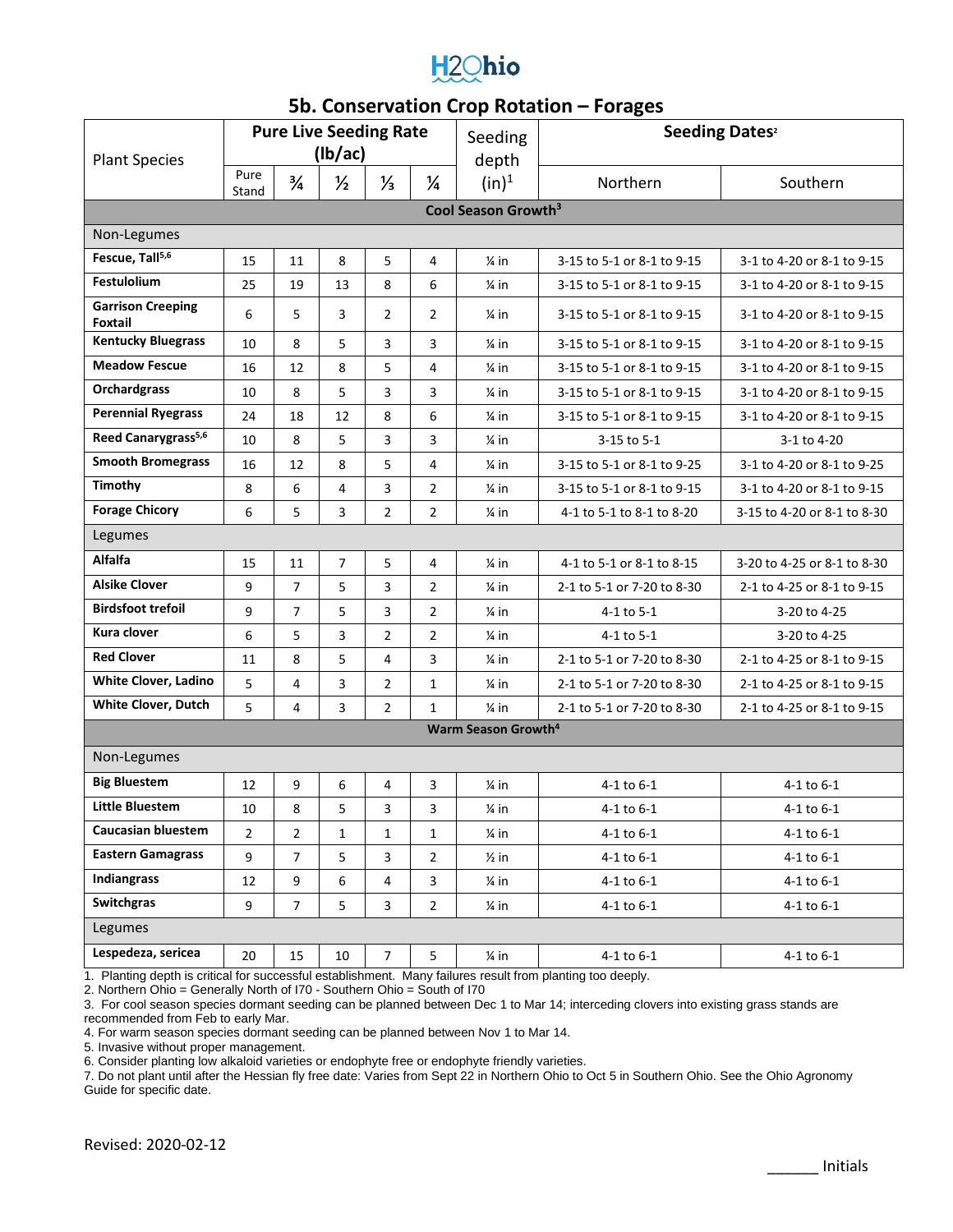

## **6. Overwintering Cover Crops**

#### **Purpose**

- 1. Encourage agriculture producers to establish an overwintering cover crop
- 2. Reduce sheet, rill, and wind erosion
- 3. Reduce water quality degradation due to excess nutrients
- 4. Increase cropping system diversity

### **Applicability**

Applies to cropland acres in the 14-county project area. Acres receiving payment under any other county, state or federal program (CSP, EQIP, WL Small Grains, etc.) are not eligible.

### **Specifications**

- 1. Establish overwintering cover crop no later than October 15
- 2. The completed practice must meet the criteria for seeding, establishment and maintenance per NRCS Appendix A, including seed quality and testing requirements
- 3. Seed mix must include a minimum of 50% of full rate of an overwintering species
- 4. Cover crop must be maintained until March 15
- 5. Crop can be harvested as a forage or grazed after March 15
- 6. Manure and/or fertilizer, based on the VNMP, may be applied prior to seeding or after March 15
	- a. Manure shall not be applied on frozen, snow-covered or saturated soils or applied when the local weather forecast for the application area contains greater than a 50% chance of precipitation exceeding one-half inch in a 24 hour period
	- b. Fertilizer shall not be applied on frozen, snow-covered or saturated soils or applied when the local weather forecast for the application area contains greater than a 50% chance of precipitation exceeding one inch in a 12 hour period
- 7. Producers may sign up for four years of this practice

## **Technical Responsibilities**

## Producer Responsibilities

- 1. Provide VNMP to SWCD
- 2. Provide acres and field maps where cover crop is established
- 3. Provide seed tags or seed tests (including: % purity, % germ., % weed seed, Ohio noxious weed content) and bills for the cover crop

#### SWCD Responsibilities

- 1. Receive application from the producer and complete contract
- 2. Determine eligibility, excluding any existing acres where cover crops are already established, document plan on BMP Worksheet
- 3. Enter all required information into Beehive
- 4. Conduct site visits to verify overwintering cover crop are established and maintained until March 15
- 5. Process payment to producer

#### **Participant Payments**

Participants will receive \$25/ac payment annually, when verification of all program requirements are met.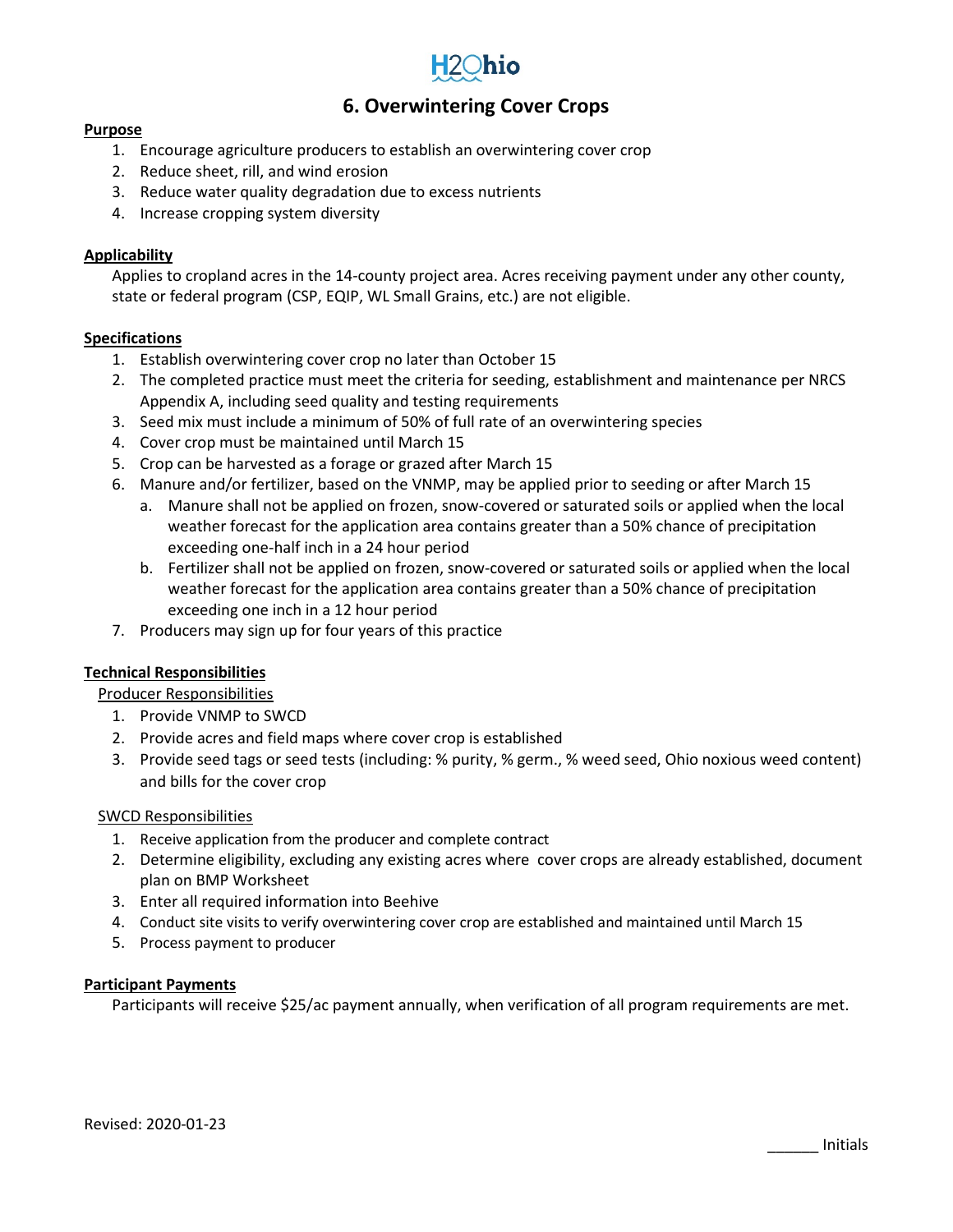## **H2Ohio**

## **6. Overwintering Cover Crops**

**Adapted from NRCS Appendix A - Seeding Tables. 11-19-19 – See Appendix A for additional guidance on establishment, maintenance, termination**

| <b>Species</b>                    |                   | <b>Seeding Rates in Pounds PLS</b> | <b>Seeding</b><br>depth<br>(in) | <b>North</b>   |                |                |                |                |
|-----------------------------------|-------------------|------------------------------------|---------------------------------|----------------|----------------|----------------|----------------|----------------|
|                                   | Overwintering $1$ | 100%                               | 75%                             | 50%            | 33%            | 25%            |                |                |
| <b>Winter Rye</b>                 | Yes               | 50                                 | 38                              | 25             | 17             | 13             | $\mathbf{1}$   | 8-1 to 10-15*  |
| <b>Winter Barley</b>              | Yes               | 59                                 | 44                              | 29             | 19             | 15             | $\mathbf{1}$   | 8-15 to 10-10  |
| <b>Winter Wheat</b>               | Yes               | 64                                 | 48                              | 32             | 21             | 16             | $\mathbf{1}$   | 9-22 to 10-15* |
| <b>Winter Triticale</b>           | Yes               | 60                                 | 45                              | 30             | 20             | 15             | $\mathbf{1}$   | 8-1 to 10-15*  |
| <b>Spelt</b>                      | Yes               | 64                                 | 48                              | 32             | 21             | 16             | $\mathbf{1}$   | 9-22 to 10-15* |
| <b>Annual Ryegrass</b>            | Yes               | 18                                 | 13                              | 9              | 6              | $\overline{4}$ | 0.5            | 8-1 to 9-20    |
| Oats                              | <b>No</b>         | 40                                 | 30                              | 20             | 14             | 10             | $\mathbf{1}$   | 8-1 to 9-20    |
| <b>Oilseed Radish</b>             | <b>No</b>         | <b>NR</b>                          | <b>NR</b>                       | <b>NR</b>      | $\overline{2}$ | 1.5            | 0.5            | 8-1 to 9-15    |
| Rapeseed/Canola/Kale <sup>3</sup> | Yes               | 4                                  | 3                               | $\overline{2}$ | 1.5            | $\mathbf{1}$   | 0.5            | 8-1 to 9-15    |
| <b>Mustards</b>                   | <b>No</b>         | $\overline{4}$                     | 3                               | $\overline{2}$ | 1.5            | $\mathbf{1}$   | 0.5            | 8-1 to 9-15    |
| <b>Turnip</b>                     | <b>No</b>         | 2.5                                | $\overline{2}$                  | $\mathbf{1}$   | 0.75           | 0.5            | 0.25           | 7-20 to 9-15   |
| Alfalfa <sup>4</sup>              | Yes               | 16                                 | 12                              | 8              | 6              | $\sqrt{4}$     | 0.25           | 8-1 to 8-15    |
| <b>Red Clover</b>                 | Yes               | 9                                  | $\overline{7}$                  | 5              | 3              | $\overline{2}$ | 0.25           | 7-20 to 8-30   |
| <b>Yellow Sweet Clover</b>        | Yes               | 8                                  | 6                               | 4              | 3              | $\overline{2}$ | 0.25           | 7-20 to 8-30   |
| <b>Crimson Clover</b>             | Yes               | 12                                 | 9                               | 6              | $\overline{4}$ | 3              | 0.25           | 6-15 to 9-15   |
| <b>Winter Pea</b>                 | <b>No</b>         | 40                                 | 30                              | 20             | 14             | 10             | 1.25           | 8-1 to 9-15    |
| <b>Hairy Vetch</b>                | Yes               | 16                                 | 12                              | 8              | 5              | 4              | $\mathbf{1}$   | 8-1 to 9-20    |
| Sorghum-Sudangrass                | <b>No</b>         | 24                                 | 18                              | 12             | 8              | 6              | $\mathbf{1}$   | 5-15 to 7-5    |
| <b>Sudangrass</b>                 | <b>No</b>         | 20                                 | 15                              | 10             | 7              | 5              | $\mathbf{1}$   | 5-15 to 7-20   |
| <b>Pearl Millet</b>               | <b>No</b>         | 12                                 | 9                               | 6              | $\overline{4}$ | 3              | 0.75           | 5-15 to 7-20   |
| <b>Japanese Millet</b>            | <b>No</b>         | 14                                 | 11                              | $\overline{7}$ | 5              | 4              | 0.75           | 5-15 to 7-20   |
| <b>Buckwheat</b>                  | <b>No</b>         | <b>NR</b>                          | <b>NR</b>                       | 12             | 8              | 6              | $\mathbf{1}$   | 6-15 to 8-15   |
| <b>Sunflower</b>                  | <b>No</b>         | <b>NR</b>                          | <b>NR</b>                       | <b>NR</b>      | $\overline{4}$ | 3              | $\overline{2}$ | 5-15 to 7-20   |
| Cowpea                            | <b>No</b>         | 60                                 | 45                              | 30             | 20             | 15             | 0.75           | 6-15 to 8-1    |
| <b>Sunn Hemp</b>                  | No                | 12                                 | 9                               | 6              | $\overline{4}$ | 3              | $\mathbf{1}$   | 6-15 to 8-1    |
| <b>Berseem Clover</b>             | <b>No</b>         | 11                                 | 8                               | 5              | 3              | $\overline{2}$ | 0.25           | 5-15 to 8-15   |
| Soybean                           | No                | 54                                 | 40                              | 27             | 18             | 13             | 1.5            | 6-15 to 8-15   |

\* Dates adapted to meet program seeding requirements

1. Overwintering only when planted during the fall dates and establishment. Winter kill may occur

2. Do not plant until after the Hessian fly free date; dates varies from Sept 22 in northern Ohio to Oct 5 in southern Ohio. Wheat and spelt cover crops can be planted up to 20 days past the fly free date. See the Ohio Agronomy Guide for specific county dates.

3. Fall planted varieties planted in the fall are "non-winter killed"; spring planted varieties planted in the fall or spring are winter killed.

4. In order to meet the intent and definition of cover crops (seasonal vegetative cover) alfalfa must be terminated and managed as an annual. Alfalfa planted to provide forage for Conservation Crop Rotation – Forages must be maintained for a minimum of 2 years and meet guidelines for that program.